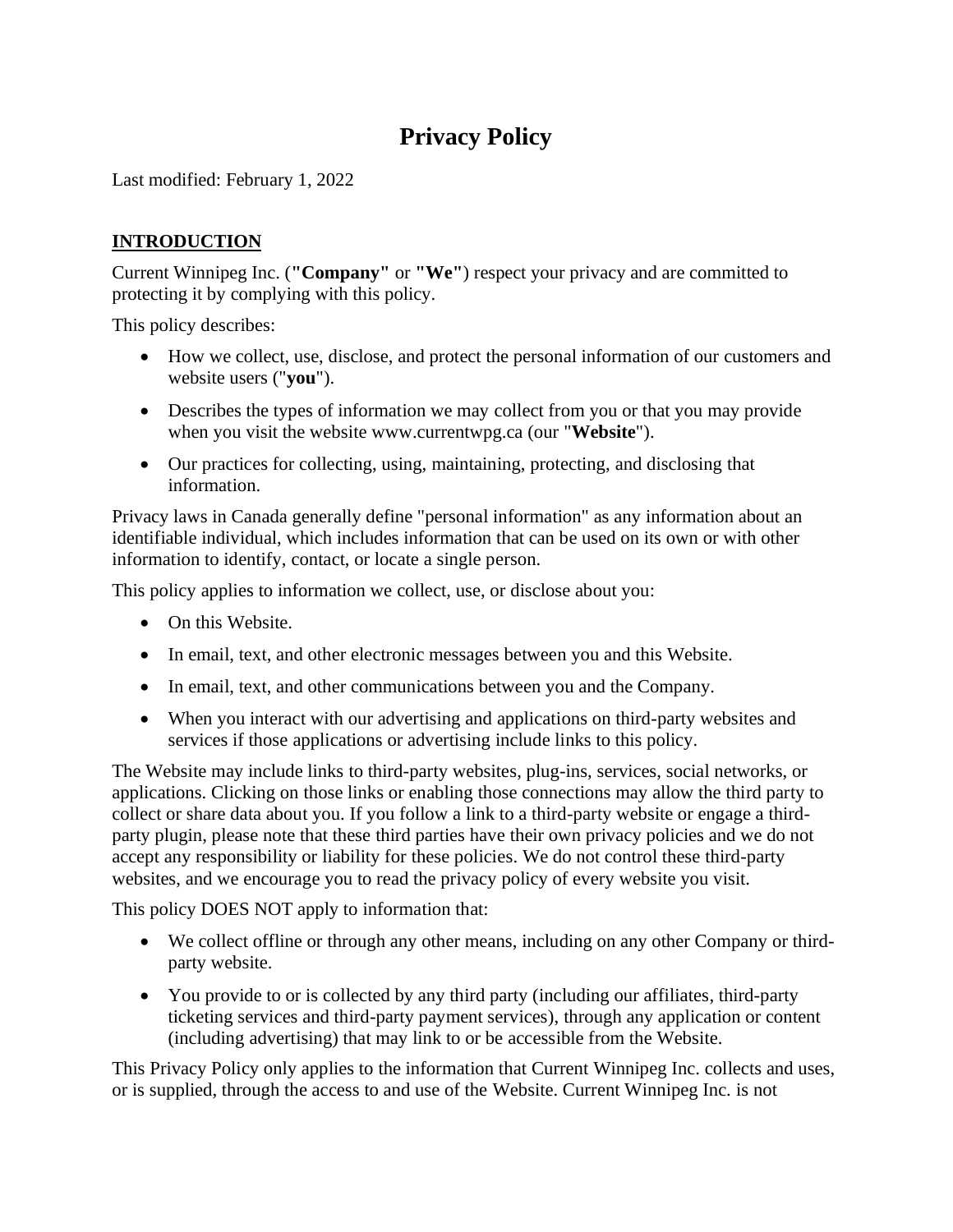responsible for the actions of any third parties, the content of their websites, the use of information you provide to them or any products or services they may offer. Any information you disclose to a third party is dealt with in accordance with the privacy policies adopted by each of those third parties. Individuals are encouraged to review the privacy policies maintained by each of those third parties to understand how their information will be used by those entities to process requests. For example, we partner with third party service providers and vendors to provide access to existing ticketing and payment gateways and your credit card, banking and other billing information is kept with our payment processor Stripe and you can read about its privacy policy at the following link: https://stripe.com/en-ca/privacy

Please read this policy carefully to understand our policies and practices for collecting, processing, and storing your information. If you do not agree with our policies and practices, your choice is not to use our Website. By accessing or using this Website, you indicate that you understand, accept, and consent to the practices described in this policy. This policy may change from time to time (see [Changes to Our Privacy Policy\)](#page-7-0). Your continued use of this Website after we make changes indicates that you accept and consent to those changes, so please check the policy periodically for updates.

## **INFORMATION WE COLLECT ABOUT YOU**

We collect and use several types of information from and about you, including:

• **Personal information**, that we can reasonably use to directly or indirectly identify you, such as your name, mailing address, e-mail address, telephone number, Internet protocol (IP) address used to connect your computer to the Internet, user name or other similar identifier, billing and account information, and any other identifier we may use to contact you ("**personal information**").

We provide an opportunity for any user to unsubscribe from our newsletter or opt-out of contact for marketing purposes on an ongoing basis by using the unsubscribe mechanism at the bottom of our e-mails.

- **Non-personal information**, that does not directly or indirectly reveal your identity or directly relate to an identifiable individual, such as demographic information, or statistical or aggregated information. Statistical or aggregated data does not directly identify a specific person, but we may derive non-personal statistical or aggregated data from personal information. For example, we may aggregate personal information to calculate the percentage of users accessing a specific Website feature.
- **Technical information**, including your login information, browser type and version, time zone setting, browser plug-in types and versions, operating system and platform, or information about your internet connection, the equipment you use to access our Website, and usage details.
- **Non-personal details about your Website interactions**, including the full Uniform Resource Locators (URLs), clickstream to, through and from our Website (including date and time), products you viewed or searched for, page response times, download errors, length of visits to certain pages, page interaction information (such as scrolling, clicks, and mouse-overs), methods used to browse away from the page, or any phone number used to call our customer service number.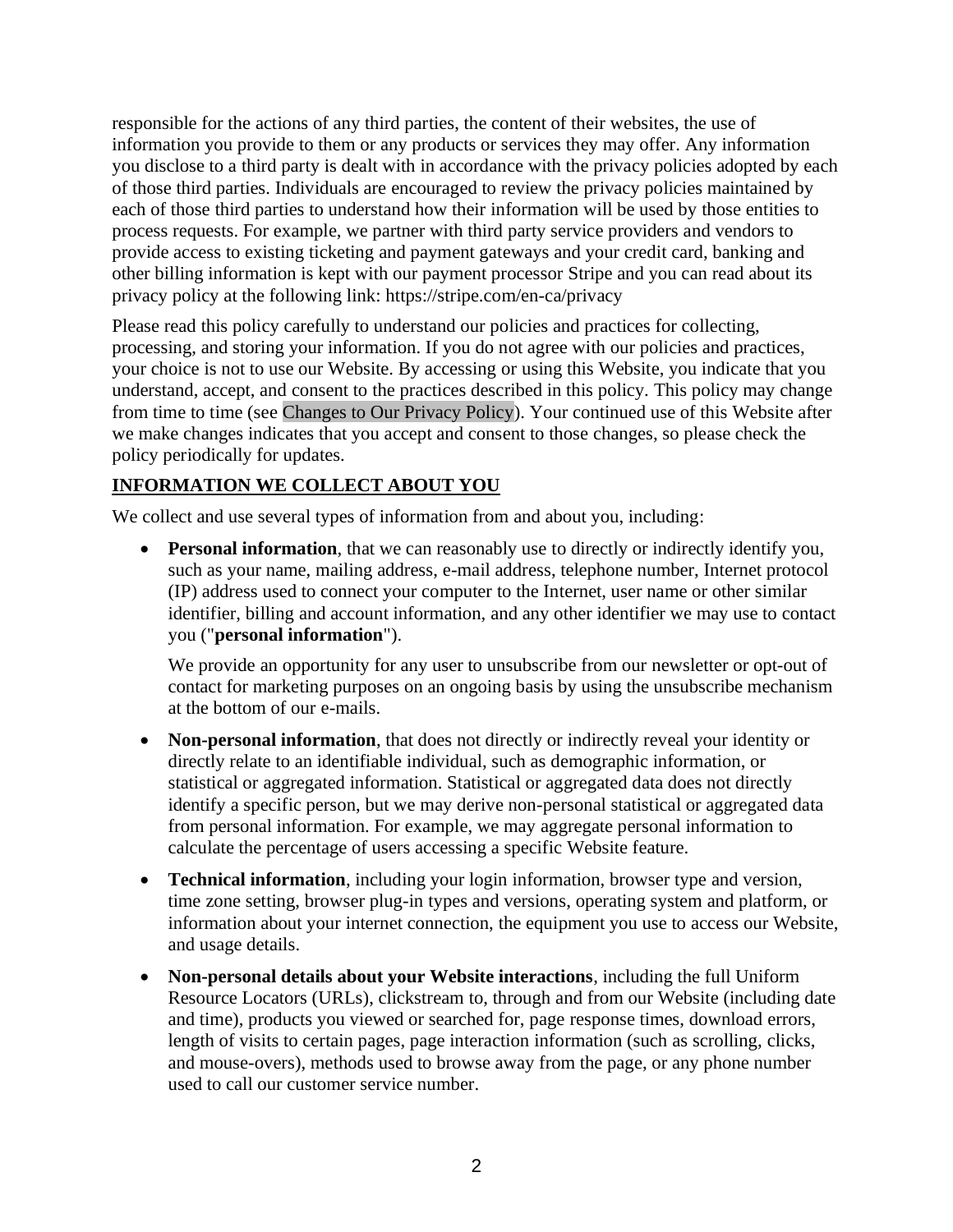## **HOW WE COLLECT INFORMATION ABOUT YOU**

We use different methods to collect your information, including through:

- **Direct interactions with you when you provide it to us**, for example, by filling in forms or corresponding with us by phone, email, or otherwise.
- **Automated technologies or interactions**, as you navigate through our Website. Information collected automatically may include usage details, IP addresses, and information collected through cookies, web beacons, and other tracking technologies.
- **Third parties or publicly available sources**, for example, our business partners.

#### Information You Provide to Us

The information we collect directly from you on or through our Website may include:

- Information that you provide by filling in forms on our Website. This includes information provided at the time of registering to use our Website, subscribing to our newsletter, and purchasing ticket or merchandise. We may also ask you for information when you enter a contest or promotion sponsored by us, and when you report a problem with our Website.
- Records and copies of your correspondence (including email addresses), if you contact us.
- Details of transactions you carry out through our Website and of the fulfillment of your orders. You may be required to provide financial information before placing an order through our Website.

<span id="page-2-0"></span>Information We Collect Through Cookies and Other Automatic Data Collection Technologies

As you navigate through and interact with our Website, we may use cookies or other automatic data collection technologies to collect certain information about your equipment, browsing actions, and patterns, including:

- Details of your visits to our Website, including traffic data, location data, and other communication data and the resources that you access and use on the Website.
- Information about your computer and internet connection, including your IP address, operating system, and browser type.

We may also use these technologies to collect information about your online activities over time and across third-party websites or other online services (behavioral tracking). To learn more or to opt-out of tailored advertising please visit Digital Advertising Alliance of Canada Opt-Out Tool at<https://youradchoices.ca/en/tools> for information on how you can opt out of behavioral tracking on this Website and how we respond to web browser signals and other mechanisms that enable consumers to exercise choice about behavioral tracking.

The information we collect automatically is statistical information and we may maintain it or associate it with personal information we collect in other ways, that you provide to us, or receive from third parties. It helps us to improve our Website and to deliver a better and more personalized service, including by enabling us to:

• Estimate our audience size and usage patterns.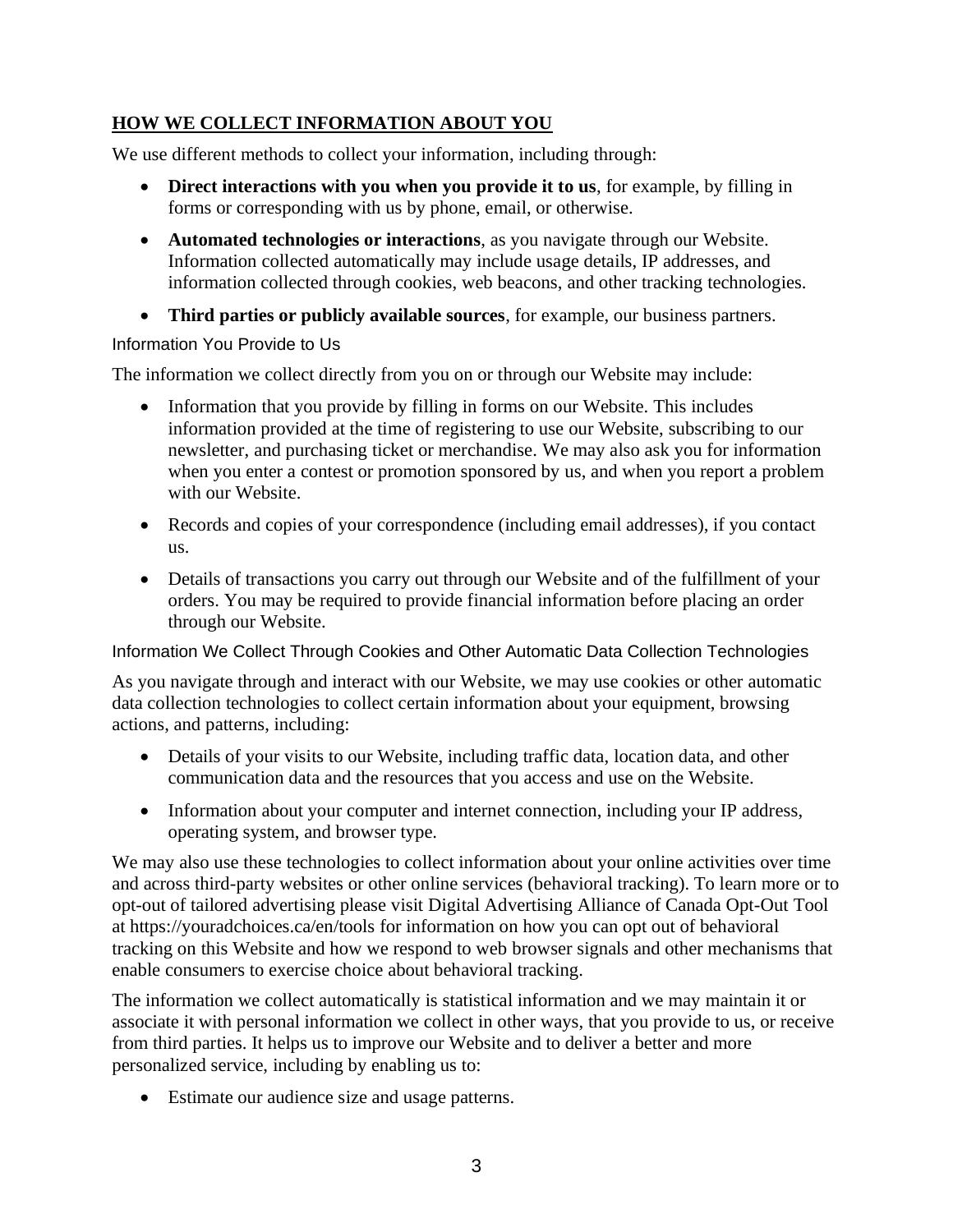- Store information about your preferences, allowing us to customize our Website according to your individual interests.
- Speed up your searches.
- Recognize you when you return to our Website.

The technologies we use for this automatic data collection may include:

- **Cookies (or browser cookies).** A cookie is a small file placed on the hard drive of your computer. You may refuse to accept browser cookies by activating the appropriate setting on your browser. However, if you select this setting you may be unable to access certain parts of our Website. Unless you have adjusted your browser setting so that it will refuse cookies, our system will issue cookies when you direct your browser to our Website.
- **Flash Cookies.** Certain features of our Website may use local stored objects (or Flash cookies) to collect and store information about your preferences and navigation to, from, and on our Website. Flash cookies are not managed by the same browser settings that are used for browser cookies. For information about managing your privacy and security settings for Flash cookies, see [Choices About How We Use and Disclose Your](#page-5-0)  [Information.](#page-5-0)
- **Web Beacons.** Pages of our Website and our e-mails may contain small electronic files known as web beacons (also referred to as clear gifs, pixel tags, and single-pixel gifs) that permit the Company, for example, to count users who have visited those pages or opened an email and for other related website statistics (for example, recording the popularity of certain website content and verifying system and server integrity).

#### **Third Party Use of Cookies**

Some content or applications on the Website, including advertisements, are served by thirdparties, including advertisers, ad networks and servers, content providers, and application providers. These third parties may use cookies alone or in conjunction with web beacons or other tracking technologies to collect information about you when you use our Website. The information they collect may be associated with your personal information or they may collect information, including personal information, about your online activities over time and across different websites and other online services. They may use this information to provide you with interest-based (behavioural) advertising or other targeted content.

You can opt-out of several third party ad servers' and networks' cookies simultaneously by using the opt-out tool created by the Digital Advertising Alliance of Canada. You can also access this website to learn more about online behavioural advertising and how to stop websites from placing cookies on your device. Opting out of a network does not mean you will no longer receive online advertising. It does mean that the network from which you opted out will no longer deliver ads tailored to your web preferences and usage patterns.

We do not control these third parties' tracking technologies or how they are used. If you have any questions about an advertisement or other targeted content, you should contact the responsible provider directly. For more information about how you can opt out of receiving targeted advertising from many providers, see [Choices About How We Use and Disclose Your](#page-5-0)  [Information.](#page-5-0)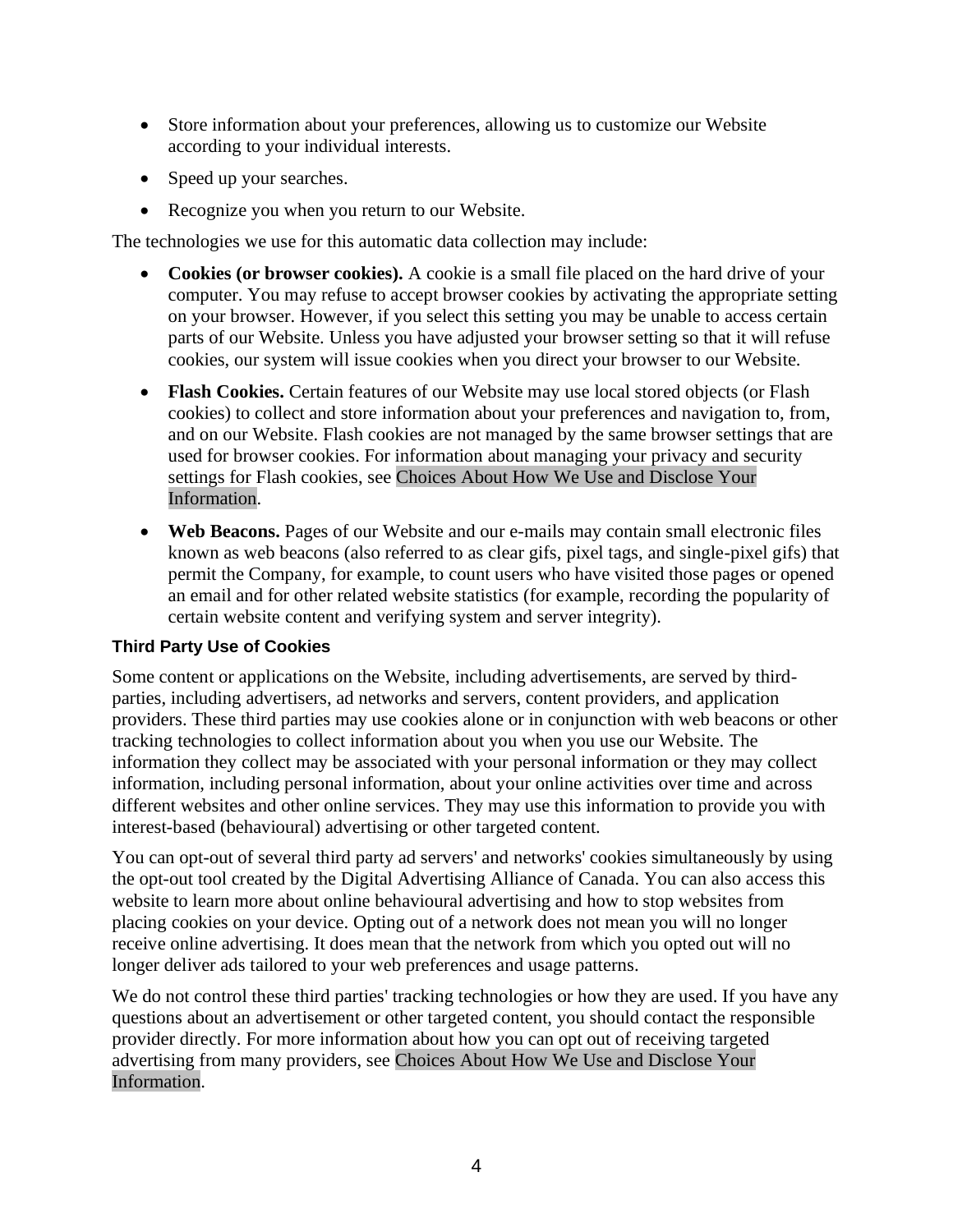## **HOW WE USE YOUR INFORMATION**

We use information that we collect about you or that you provide to us, including any personal information:

- To present our Website and its contents to you.
- To provide you with information, products, or services that you request from us.
- To fulfill the purposes for which you provided the information or that were described when it was collected, or any other purpose for which you provide it.
- To provide you with notices about the event and about products you may have ordered from us;
- To carry out our obligations and enforce our rights arising from any contracts with you, including for billing and collection or to comply with legal requirements.
- To improve our Website, products or services, marketing, or customer relationships and experiences.
- To measure or understand the effectiveness of the advertising we serve to you and others, and to deliver relevant advertising to you.
- In any other way we may describe when you provide the information.
- For any other purpose with your consent.

We may also use your information to contact you about our own and third-parties' goods and services that may be of interest to you, as permitted by law. If you do not want us to use your information in this way, please use the unsubscribe mechanism at the bottom of our e-mails or email us at admin@currentwpg.ca. For more information, see [Choices About How We Use and](#page-5-0) [Disclose Your Information.](#page-5-0)

We may use the information we have collected from you to enable us to display advertisements to our advertisers' target audiences. Even though we do not disclose your personal information for these purposes without your consent, if you click on or otherwise interact with an advertisement, the advertiser may assume that you meet its target criteria.

# **DISCLOSURE OF YOUR INFORMATION**

We may disclose personal information that we collect or you provide as described in this privacy policy:

- To our business partners and affiliates.
- In accordance with applicable law, to a buyer or other successor in the event of a merger, divestiture, restructuring, reorganization, dissolution, or other sale or transfer of some or all of Current Winnipeg Inc.'s assets, whether as a going concern or as part of bankruptcy, liquidation, or similar proceeding, in which personal information held by Current Winnipeg Inc. about our customers and users is among the assets transferred.
- To advertisers and advertising networks that require the information to select and serve relevant advertisements to you and others.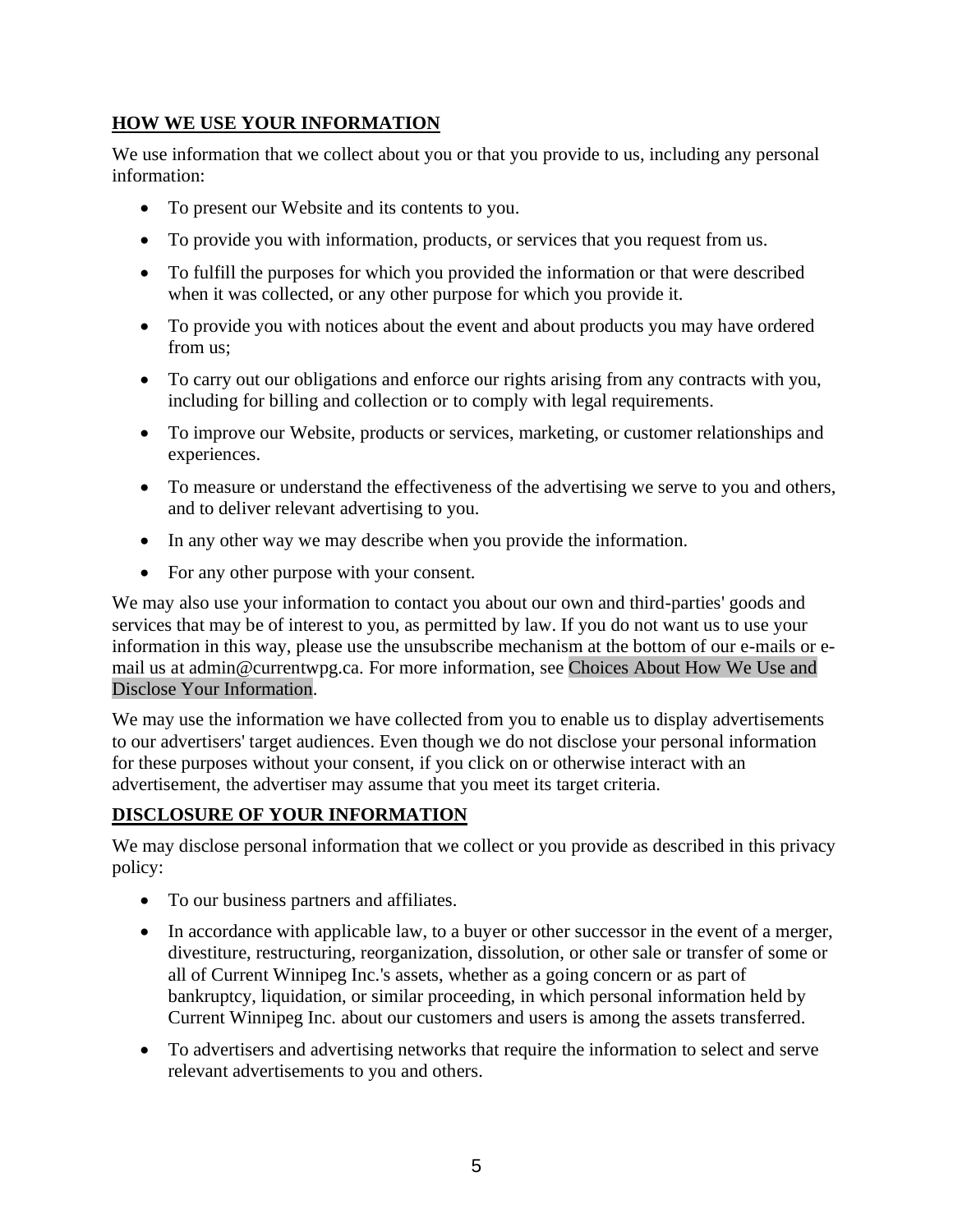- To third parties to market their products or services to you if you have consented to/not opted out of these disclosures. For more information, see [Choices About How We Use](#page-5-0)  [and Disclose Your Information.](#page-5-0)
- To contractors, service providers, and other third parties we use to support our business (such as analytics and search engine providers that assist us with Website improvement and optimization) and who are contractually obligated to keep personal information confidential, use it only for the purposes for which we disclose it to them, and to process the personal information with the same standards set out in this policy.
- To fulfill the purpose for which you provide it.
- For any other purpose disclosed by us when you provide the information.
- With your consent.

We may also disclose your personal information:

- To comply with any court order, law, or legal process, including to respond to any government or regulatory request, in accordance with applicable law.
- To enforce or apply our terms of use https://www.currentwpg.ca/website-terms-andconditions and other agreements, including for billing and collection purposes.
- If we believe disclosure is necessary or appropriate to protect the rights, property, or safety of Current Winnipeg Inc., our customers, or others. This includes exchanging information with other companies and organizations for the purposes of fraud protection and credit risk reduction.

## **TRANSFERRING YOUR PERSONAL INFORMATION**

We may transfer personal information that we collect or that you provide as described in this policy to contractors, service providers, and other third parties we use to support our business (such as analytics and search engine providers that assist us with Website improvement and optimization) and who are contractually obligated to keep personal information confidential, use it only for the purposes for which we disclose it to them, and to process the personal information with the same standards set out in this policy.

We may process, store, and transfer your personal information in and to a foreign country, with different privacy laws that may or may not be as comprehensive as Canadian law. In these circumstances, the governments, courts, law enforcement, or regulatory agencies of that country may be able to obtain access to your personal information through the laws of the foreign country. Whenever we engage a service provider, we require that its privacy and security standards adhere to this policy and applicable Canadian privacy legislation.

By submitting your personal information or engaging with the Website, you consent to this transfer, storage, or processing.

#### <span id="page-5-0"></span>**CHOICES ABOUT HOW WE USE AND DISCLOSE YOUR INFORMATION**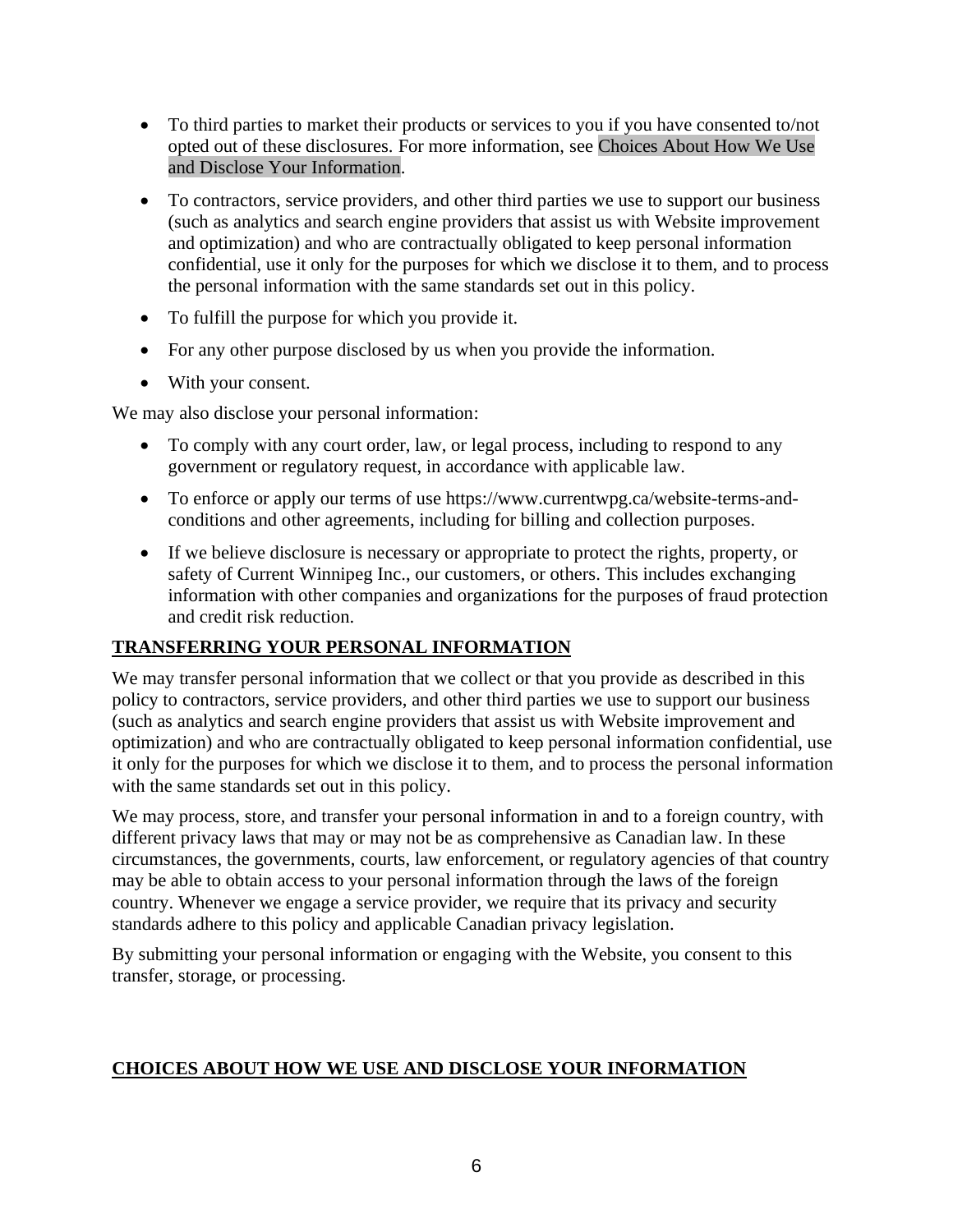We strive to provide you with choices regarding the personal information you provide to us. We have created mechanisms to provide you with the following control over your information:

- **Tracking Technologies and Advertising.** You can set your browser to refuse all or some browser cookies, or to alert you when cookies are being sent. To learn how you can manage your Flash cookie settings, visit the Flash player settings page on Adobe's website. If you disable or refuse cookies, please note that some parts of this Website may not be accessible or may not function properly. For more information about tracking technologies, see [Information We Collect Through Cookies and Other Automatic Data](#page-2-0)  [Collection Technologies.](#page-2-0)
- **Third-Party Advertising.** If you do not want us to share your personal information with unaffiliated or non-agent third parties for promotional purposes, you can opt-out by sending us an email stating your request to admin@currentwpg.ca.
- **Promotional Offers from the Company.** If you have opted in to receive certain emails from us but no longer wish to have your email address used by the Company to promote our own or third parties' products or services, you can opt-out at any other time by sending us an email stating your request to admin@currentwpg.ca. If we have sent you a promotional email, you may unsubscribe by clicking the unsubscribe link we have included in the email.
- **Targeted Advertising.** If you do not want us to use information that we collect or that you provide to us to deliver advertisements according to our advertisers' target-audience preferences, you can opt out by sending us an email stating your request to admin@currentwpg.ca.

We do not control third parties' collection or use of your information to serve interestbased advertising. However, these third parties may provide you with ways to choose not to have your information collected or used in this way. You can opt out of several thirdparty ad servers' and networks' cookies simultaneously by using an opt-out tool created by the Digital Advertising Alliance of Canada or an opt-out tool created by the Network Advertising Initiative. You can also access these websites to learn more about online behavioural advertising and how to stop websites from placing cookies on your device. Opting out of a network does not mean you will no longer receive online advertising. It does mean that the network from which you opted out will no longer deliver ads tailored to your web preferences and usage patterns.

# **DATA SECURITY**

The security of your personal information is important to us. We use reasonable physical, electronic, and administrative measures designed to secure your personal information from accidental loss and from unauthorized access, use, alteration, and disclosure.

The safety and security of your information also depends on you. Where we have given you (or where you have chosen) a password for access to certain parts of our Website, you are responsible for keeping this password confidential. We ask you not to share your password with anyone.

Unfortunately, the transmission of information via the Internet is not completely secure. Although we do our best to protect your personal information, we cannot guarantee the security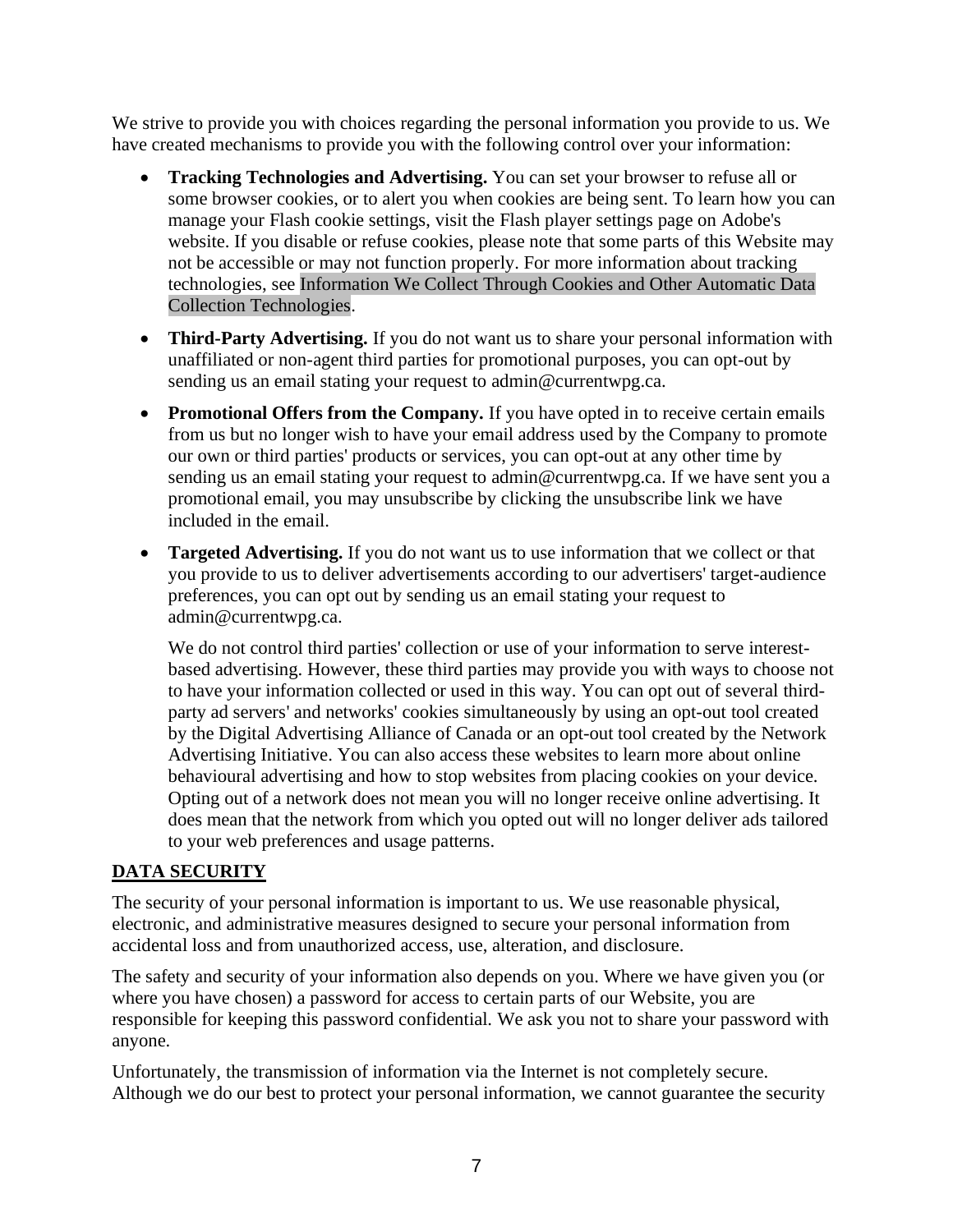of your personal information transmitted to our Website. Any transmission of personal information is at your own risk. We are not responsible for circumvention of any privacy settings or security measures contained on the Website.

# **DATA RETENTION**

Except as otherwise permitted or required by applicable law or regulation, we will only retain your personal information for as long as necessary to fulfill the purposes we collected it for, including for the purposes of satisfying any legal, accounting, or reporting requirements. Under some circumstances we may anonymize your personal information so that it can no longer be associated with you. We reserve the right to use such anonymous and de-identified data for any legitimate business purpose without further notice to you or your consent.

# **CHILDREN UNDER THE AGE OF 13**

Our Website is not intended for children under 13 years of age. No one under age 13 may provide any personal information to the Website. We do not knowingly collect personal information from children under 13. If you are under 13, do not use the Website, make any purchases through the Website, or provide any information about yourself to us. If we learn we have collected or received personal information from a child under 13 without verification of parental consent, we will delete that information. If you believe we might have any information from or about a child under 13, please contact us at admin@currentwpg.ca or (204) 292-5492.

# **ACCESSING AND CORRECTING YOUR PERSONAL INFORMATION**

It is important that the personal information we hold about you is accurate and current. Please keep us informed if your personal information changes. By law you have the right to request access to and to correct the personal information that we hold about you.

If you want to review, verify, correct, or withdraw consent to the use of your personal information you may also send us an email at admin@currentwpg.ca to request access to, correct, or delete any personal information that you have provided to us. We cannot delete your personal information except by also deleting your user account. We may not accommodate a request to change information if we believe the change would violate any law or legal requirement or cause the information to be incorrect.

We may request specific information from you to help us confirm your identity and your right to access, and to provide you with the personal information that we hold about you or make your requested changes.

# **WITHDRAWING YOUR CONSENT**

Where you have provided your consent to the collection, use, and transfer of your personal information, you may have the legal right to withdraw your consent under certain circumstances. To withdraw your consent, if applicable, contact us at admin@currentwpg.ca. Please note that if you withdraw your consent we may not be able to provide you with a particular product or service. We will explain the impact to you at the time to help you with your decision.

# <span id="page-7-0"></span>**CHANGES TO OUR PRIVACY POLICY**

It is our policy to post any changes we make to our privacy policy on this page.